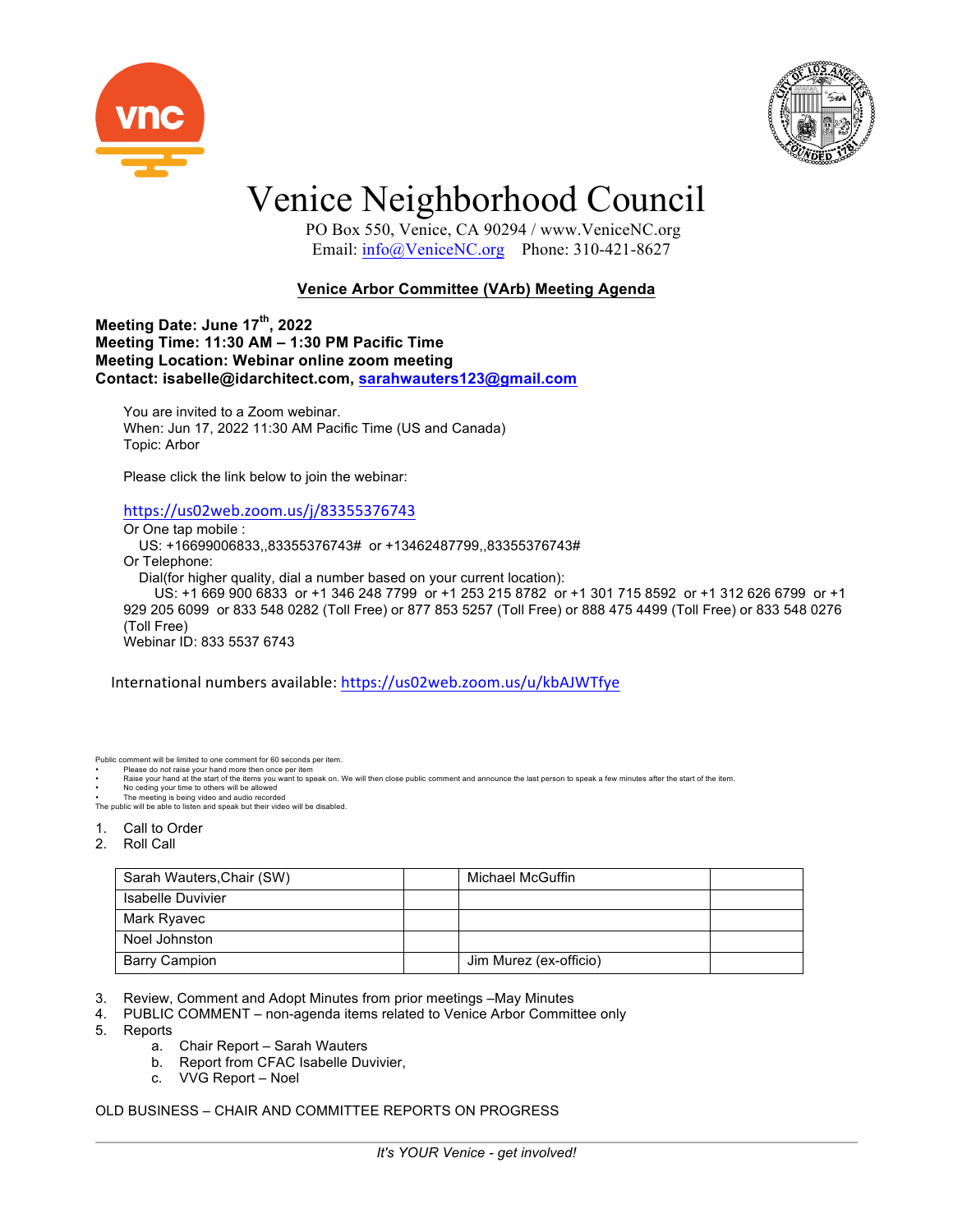



## Venice Neighborhood Council

 PO Box 550, Venice, CA 90294 / www.VeniceNC.org Email: info@VeniceNC.org Phone: 310-421-8627

- 1. Lincoln Fast Forward Items for Discussion, Action, and Possible Motion
	- a. Items for Discussion, Action, and Possible Motion
	- b. Public comment
	- c. Committee discussion
	- d. Motion
- 2. Community Improvement Grant and MWD Community Partner Grants Projects that may qualify
	- a. Items for Discussion, Action, and Possible Motion
	- b. Public comment
	- c. Committee discussion

3. Door hangers

- a. Items for Discussion, Action, and Possible Motion
- b. Public comment
- c. Committee discussion
- d. Motion

### NEW BUSINESS

- 1. LADOT Varb Motion requesting that LADOT to meet with us to discuss the maintenance of Irving Tabor Court, Electric Ave, and the Farmers Market.
	- a. Items for Discussion, Action, and Possible Motion
	- b. Public comment
	- c. Committee discussion
	- d. Motion
- 2. Mission Change to include Support of Native Trees?
	- a. Items for Discussion, Action, and Possible Motion
	- b. Public comment
	- c. Committee discussion
	- d. Motion
- 3. Field Trip Ideas with Bureau of Street Services
	- a. Items for Discussion, Action, and Possible Motion
	- b. Public comment
	- c. Committee discussion
	- d. Motion
- 4. Possible Mar Vista Gardens support work day
	- a. Items for Discussion, Action, and Possible Motion
	- b. Public comment
	- c. Committee discussion
	- d. Motion
- 5. Biodiversity and Single Species Plantings City New Policy?
	- a. Items for Discussion, Action, and Possible Motion
	- b. Public comment
	- c. Committee discussion
	- d. Motion